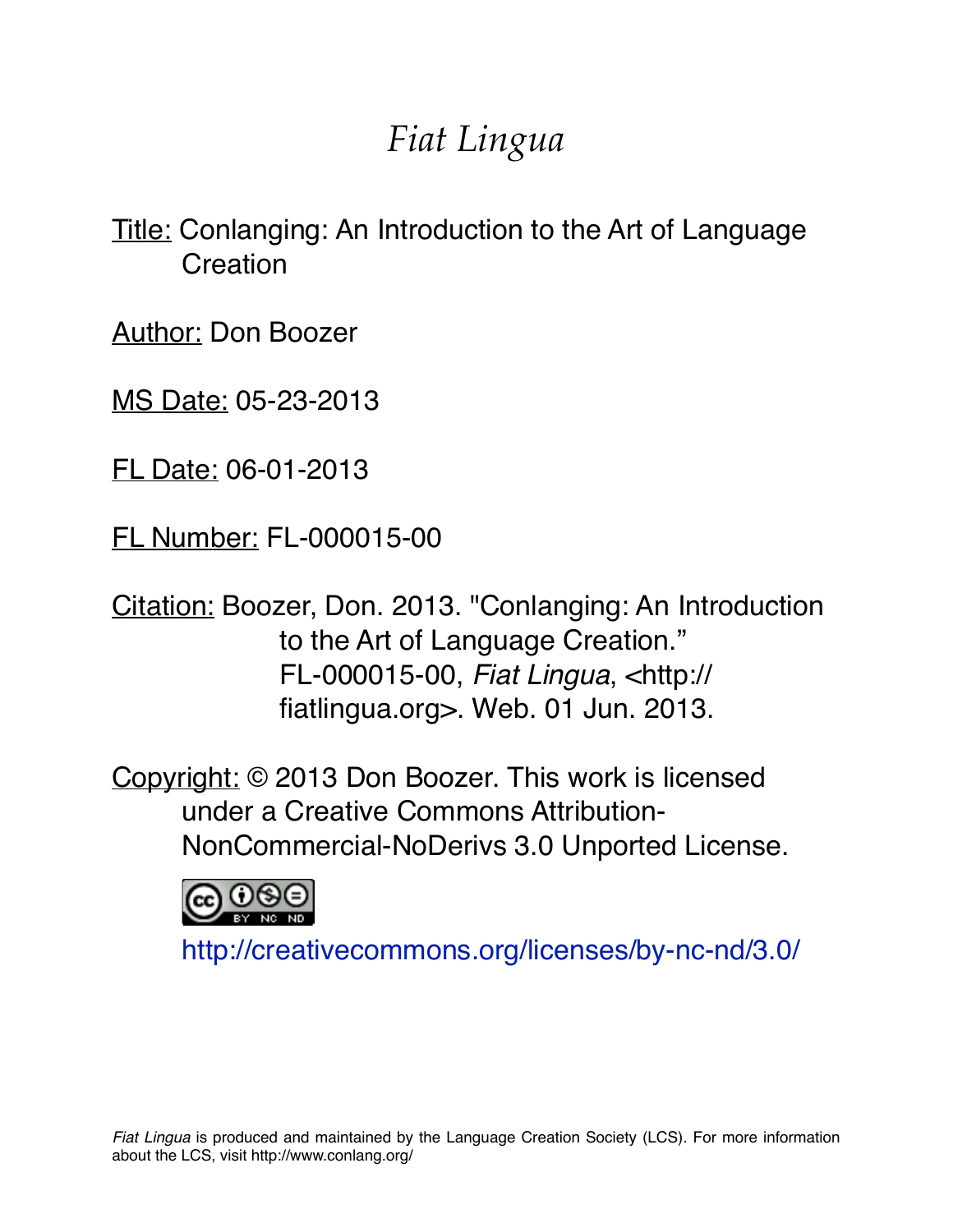# *~ Conlanging ~ An Introduction to the Art of Language Creation*

## **Don Boozer**

### *Hello! Guten Tag! Bonjour! ¡Hola! Konnichiwa!*

No doubt many people will recognize these as ways to say "Hello" in German, French, Spanish, and Japanese. All of these, along with lesser-known languages such as Basque, Georgian, Quechua, and even extinct languages like Etruscan, Gothic, and Akkadian, all have one thing in common: They evolved naturally, arising organically within a group of people through various natural forces. No single person defined their vocabularies, designed their grammars, or deliberately decided to create them.

#### *Saluton! Mae govannen! nuqneH! M'athchomaroon!*

Fewer people may recognize these as ways to say "Hello!" in Esperanto, Sindarin, Klingon, and Dothraki. All of these are **constructed languages**. Constructed languages, or **conlangs**, stand at the other end of the spectrum from languages like German, French, Quechua, and Gothic. In conlangs, a single person (or a small group) defined the vocabulary, designed the grammar, and deliberately decided to create a language. Why would someone want to do this when there are so many "real" languages to learn? The reasons are many and varied, from the simple artistic desire to play with linguistic concepts to the obsession to provide the world with a universal language. **Conlangers** (those who construct languages) bring a myriad of skills, tastes, and goals to the art and craft of **conlanging**. Conlanging is a worldwide phenomenon practiced by people of all ages. Questions some may ask about conlanging include "How do you go about inventing a whole language?" and "Why would you want to do that anyway?"

Although not as long as naturally-occurring languages, the long and illustrious pedigree of conlanging stretches from ancient Greece to the present-day, and the debate over language creation as a viable endeavor can be traced back as far. Although not a conlanger, the character of Hermogenes in Plato's dialogue *[Cratylus](http://www.google.com/url?q=http%3A%2F%2Fclassics.mit.edu%2FPlato%2Fcratylus.html&sa=D&sntz=1&usg=AFQjCNEPUaD80TPQFES3RqwHnowuNqFSjw)* espouses the basic concepts behind the art and craft of conlanging by arguing that men apply "a piece of their own voice...to the thing." Another ancient Greek, Athenaeus of Naucratis, in Book III of his *The [Deipnosophists](http://www.google.com/url?q=http%3A%2F%2Fwww.gutenberg.org%2Ffiles%2F36921%2F36921-h%2F36921-h.htm&sa=D&sntz=1&usg=AFQjCNGPxNO_jh-vaH0PfPJTaGfGsbbLgg)*, tells the story of two figures that could very well be called ancient conlangers: Dionysius of Sicily and Alexarchus. Dionysius of Sicily made up words like *menandros* "virgin" (from *menei* "waiting" and *andra* "husband") and *menekratēs* "pillar" (from *menei* "it remains in one place" and *kratei* "it is strong"), *parthenos* and *stulos* in standard Greek of the time. Athenaeus also recounts the story of Alexarchus who "introduced a peculiar vocabulary, referring to a rooster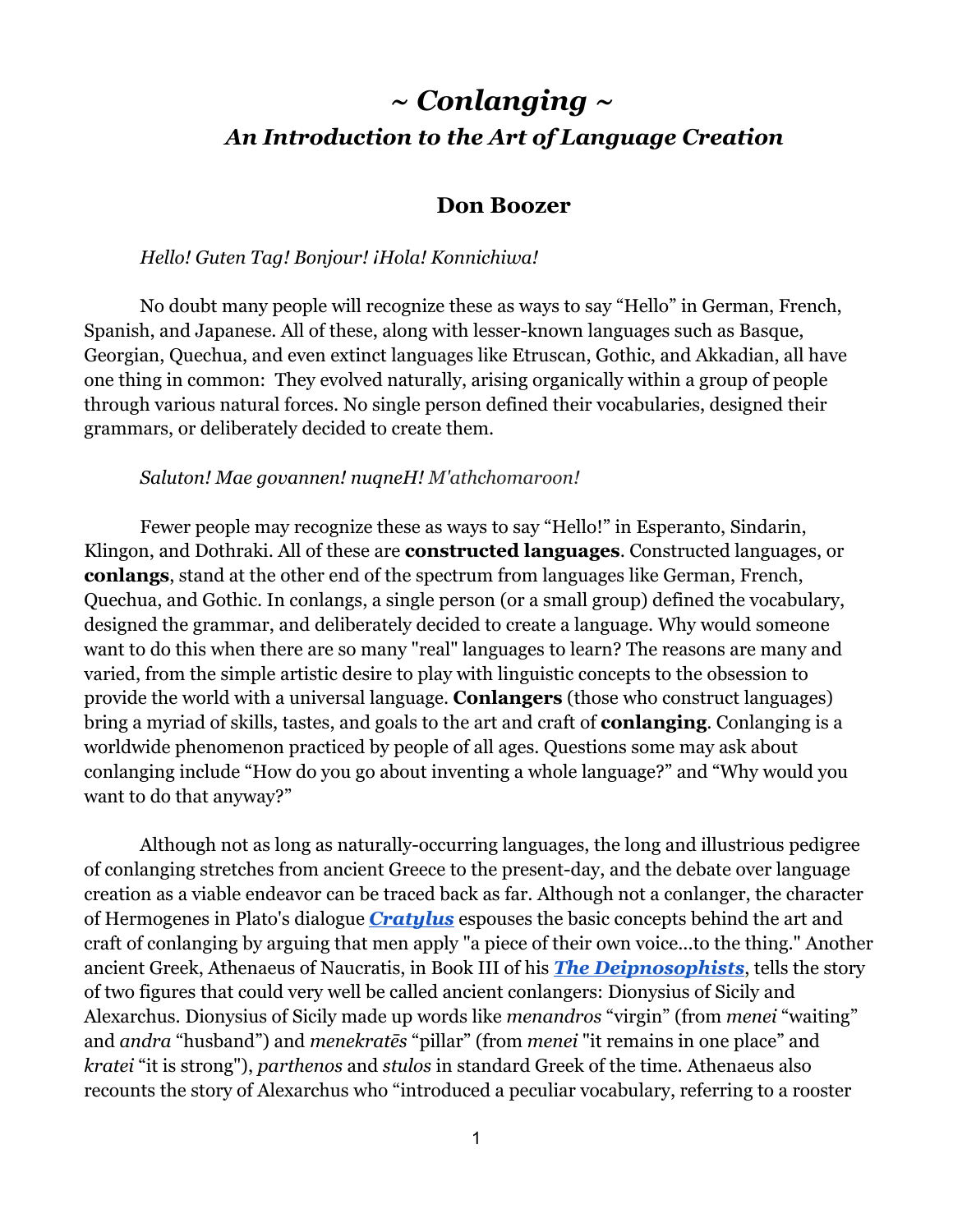as a "dawn-crier," a barber as a "mortal-shaver," a drachma as "worked silver"...and a herald as an *aputēs* [from *ēputa* "loud-voiced"]. "He once wrote something...to the public authorities in Casandreia...As for what this letter says, in my opinion not even the Pythian god could make sense of it." Conlanging did not get any respect from Athenaeus.

Many religions recount spiritual or mystical origins for the creation of language. The Judeo-Christian tradition has Adam giving "names to all cattle, and to the fowl of the air, and to every beast of the field". (Genesis 2:19-20) Adam could be considered one of the first conlangers mentioned in literature. This tradition also attributes the multiplicity of languages in existence to the story of the Tower of Babel (Genesis 11: 1-9). One of the first well-attested conlangs also has a spiritual aspect to its origin. St. Hildegard of Bingen, a 12th-century-CE German abbess, described a language revealed to her as a "divine revelation" in visions. Hildegard's *Lingua Ignota* ("unknown language" in Latin) was essentially an extensive list of words (defining concepts from the spiritual to the mundane) which she used with Latin to compose hymns. Examples of words in the *Lingua Ignota* include:

- *Aieganz* = "angel"
- *Díuueliz* = "Devil"
- $\bullet$  *Vanix* = "woman"
- $\bullet$  *Jur* = "man"
- *Lasinz* = "a strand or lock of hair"
- *Fugizlo* = "privy-cleaner" or "filth-talker"

Along with her language, Hildegard also had a script with which to write the *Lingua Ignota* known as the *Litterae Ignotae* or "unknown letters". Conlangs with spiritual overtones were not isolated to the West, however, as shown by *[Balaibalan](http://www.google.com/url?q=http%3A%2F%2Fen.wikipedia.org%2Fwiki%2FBalaibalan&sa=D&sntz=1&usg=AFQjCNGOG7XRz9EiYH8sONtV-W3UxCtQ1g)* (or *Bâleybelen*) which blended inspiration from Turkish, Arabic, and Persian in the 1500s CE.

The spiritual gave way to more humanistic goals in conlanging in the 17th century. During this time, the goal of creating a "universal" auxiliary language or *auxlang*, which would transcend nations and unify peoples, began to take place. As far back as the 1620s, one finds universal language schemes proposed by authors and thinkers like Paul [Guldin](http://www.google.com/url?q=http%3A%2F%2Fwww-history.mcs.st-andrews.ac.uk%2FBiographies%2FGuldin.html&sa=D&sntz=1&usg=AFQjCNGsZIPNFV4P-Ps3wdRa2GxNAG3W5w) (who calculated the number of possible locutions generated by 23 letters), Marin [Mersenne](http://www.google.com/url?q=http%3A%2F%2Fen.wikipedia.org%2Fwiki%2FMarin_Mersenne&sa=D&sntz=1&usg=AFQjCNFQozf7WWQJQzT18QwS4Fym3aDTLw) (who considered the idea of a universal language in his *Harmonie universelle*), Francis [Lodwick](http://www.google.com/url?q=http%3A%2F%2Fwww.cems.ox.ac.uk%2Fbib_lodwick.shtml&sa=D&sntz=1&usg=AFQjCNG5u5G0FNXk-X_KcyVKbumH0t6eDQ) (who published the first full universal language scheme in 1647 in his *A common writing: whereby two, although not understanding one the others language, yet by the helpe thereof, may communicate their minds one to another*), and René Descartes (who, in a letter to Marin Mersenne in 1629, advocated for a universal language). In 1661, George [Dalgarno,](http://www.google.com/url?q=http%3A%2F%2Fen.wikipedia.org%2Fwiki%2FGeorge_Dalgarno&sa=D&sntz=1&usg=AFQjCNGn-Yv31afNY6kHhGzFBsL5kTi_2g) a Scottish intellectual, wrote *Ars signorum* which contains the first proposed universal language based on a systematic categorization of reality from animals, humans, and plants to thoughts, feelings, and beyond. John Wilkins would refine and expand on Delgarno's ideas in his 1668 work *An essay towards a real character and a philosophical language* which laid out both the categorization of reality and a full-fledged universal language based on that classification. The 19th and early 20th centuries were littered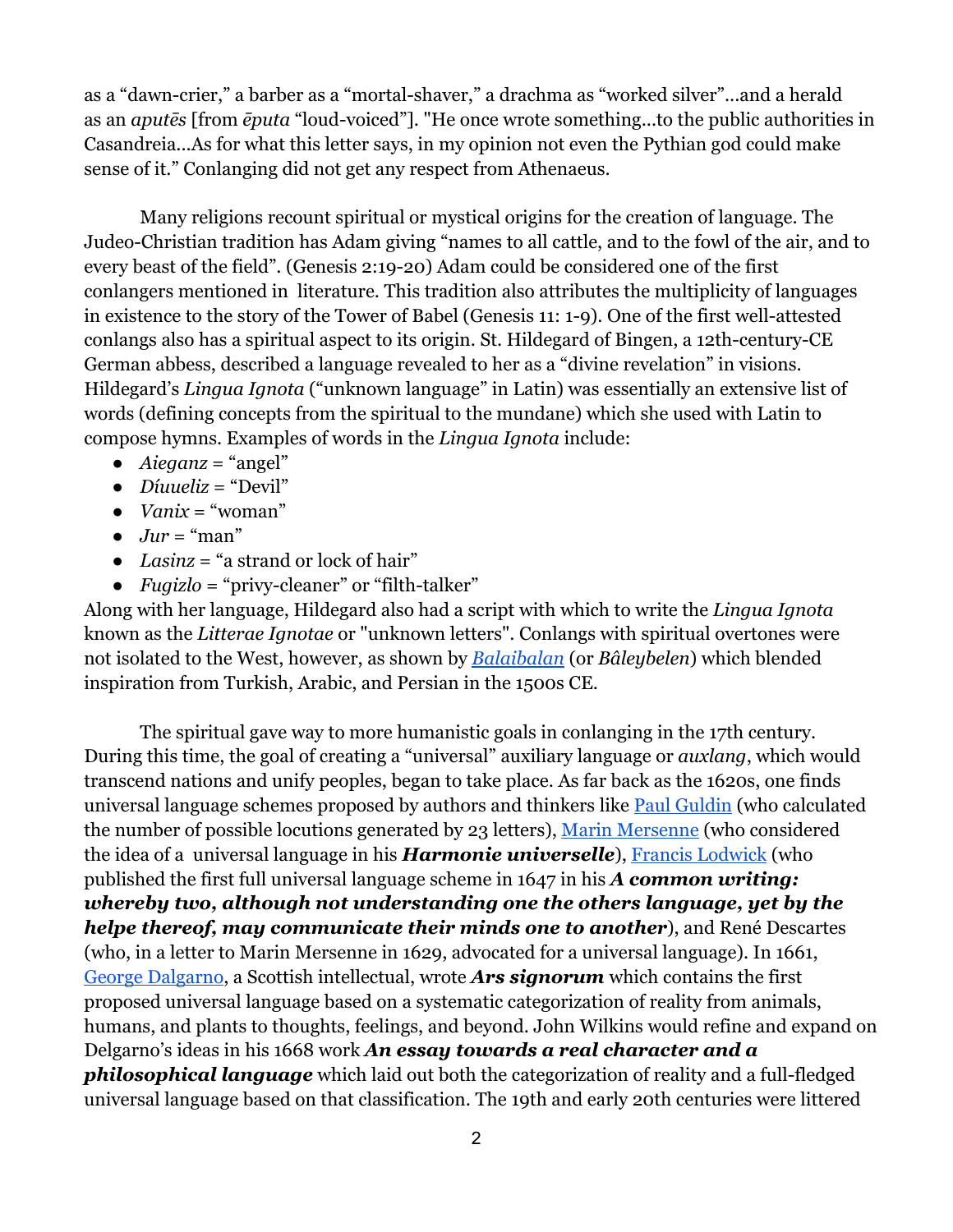with innumerable attempts at creating the perfect auxlang including *[Volapük,](http://www.google.com/url?q=http%3A%2F%2Fxn--volapk-7ya.com%2F&sa=D&sntz=1&usg=AFQjCNFX8crQiineKM4Kku11yn-GH0xq-w) [Ido,](http://www.google.com/url?q=http%3A%2F%2Fwww.omniglot.com%2Fwriting%2Fido.htm&sa=D&sntz=1&usg=AFQjCNEtCbcjSc7vgHjVELY00E8E957iDQ) [Ro,](http://books.google.com/books?vid=OCLC02613756) Weltsprache, [Solresol](http://www.google.com/url?q=http%3A%2F%2Fmozai.com%2Fwriting%2Fnot_mine%2Fsolresol%2F&sa=D&sntz=1&usg=AFQjCNEiNLsLQDJ1ytrI40QuBCdzwiSFKw)* (a language which could be spoken, signed, sent by semaphore, and even expressed by numbers or colors), *Latino sine flexione* ("Latin without inflections"), and many others including *Esperanto*.

The most famous (and arguably most successful) auxlang is *Esperanto* and was created by L.L. Zamenhof in the late 1800s. Born a Russian-speaking Jew in what is now Poland, Zamenhof saw first-hand the trouble caused by ethnic and nationalistic tension. His theory was that tolerance could be fostered by use of a language unencumbered by a connection to a specific country, and Zamenhof dedicated himself to creating just such a language. Along with a group of friends in school, the young idealist created a workable language, but his father (uneasy about the reaction to a "secret" language in their contemporary political climate) burned all of the notebooks containing the language while Zamenhof was away at the University of Warsaw. By 1887, Zamenhof had reconstituted his work and published a textbook entitled *Lingvo Internacia* under the pseudonym *Dr. Esperanto* ("Dr. Hopeful" in his new language). The language *Lingvo Internacia* quickly became referred to by the pseudonym of its author, and *Esperanto* was born. Over the years, the language has ebbed and flowed, but today there are an estimated two-million Esperanto speakers worldwide. The Internet has also opened up unlimited possibilities with lively online communities and informational websites using Esperanto with **[Lernu!](http://www.google.com/url?q=http%3A%2F%2Fen.lernu.net%2F&sa=D&sntz=1&usg=AFQjCNFEwWERqxbxgUW3edHzo4yy_yRX2Q)** being a good place to start for those curious about the language. *[Google](https://www.google.com/webhp?hl=eo)* and *Wikipedia* (*[Vikipedio](http://www.google.com/url?q=http%3A%2F%2Feo.wikipedia.org%2Fwiki%2FVikipedio%3A%25C4%2588efpa%25C4%259Do&sa=D&sntz=1&usg=AFQjCNFNKCIBPdUs9UMvlIONWbkLjFbhmQ)*) are even available in the language. Zamenhof's birthday, December 15, continues to be celebrated as Esperanto Day or *Esperanto-Tago*.

Returning to the 16th and 17th centuries, this time period also saw the rise of another kind of conlang in addition to the auxlang: A language to add verisimilitude to fictional worlds. These are often known as *artlangs* for artistic languages (i.e., conlangs used in or as a work of art). One of the earliest examples of this is Sir Thomas More's [language](http://www.google.com/url?q=http%3A%2F%2Fen.wikipedia.org%2Fwiki%2FUtopian_language&sa=D&sntz=1&usg=AFQjCNGps9cpbQdPSiqLke3_V0SzrO4K3g) and script which accompanied his *Utopia* published in 1516. Another early artlang is the fictional language in François Rabelais' 1532 work *Gargantua and Pantagruel*. The first English-language piece of science fiction, Francis Godwin's *The man in the [moone](http://www.google.com/url?q=http%3A%2F%2Farchive.org%2Fdetails%2Fman_in_moone_1202_librivox&sa=D&sntz=1&usg=AFQjCNH6T-l9lCkMPVPI6Rb01lAv9L2d_g) or A discourse of a voyage thither* (written under his pseudonym Domingo Gonsales) described a "musical" Lunar language. Other early examples of artlangs used in fiction are the snippets of Lilliputian (e.g., *Quinbus Flestrin* "Man-Mountain", their name for Gulliver), Houyhnhnm (intelligent horses which call themselves in their own language "the perfection of nature"), and others in Jonathan Swift's *[Gulliver's](http://www.google.com/url?q=http%3A%2F%2Fwww.gutenberg.org%2Ffiles%2F829%2F829-h%2F829-h.htm&sa=D&sntz=1&usg=AFQjCNF9H9VxNmX3u__eMnzQCuPtHkTBWg) Travels*, originally published in 1726.

Arguably the most famous *artlanger* (a conlanger that creates artistic languages) was J.R.R. Tolkien, best known for his books *The Hobbit* and *The Lord of the Rings*. What most people don't know is that Tolkien was, first and foremost, a "language-maker". In fact, in a letter to his son Christopher dated Feb. 21, 1958, Tolkien says "Nobody believes me when I say that [*The Lord of the Rings*] is an attempt to create a world in which a form of language agreeable to my personal aesthetic might seem real. But it is true. An enquirer (among many)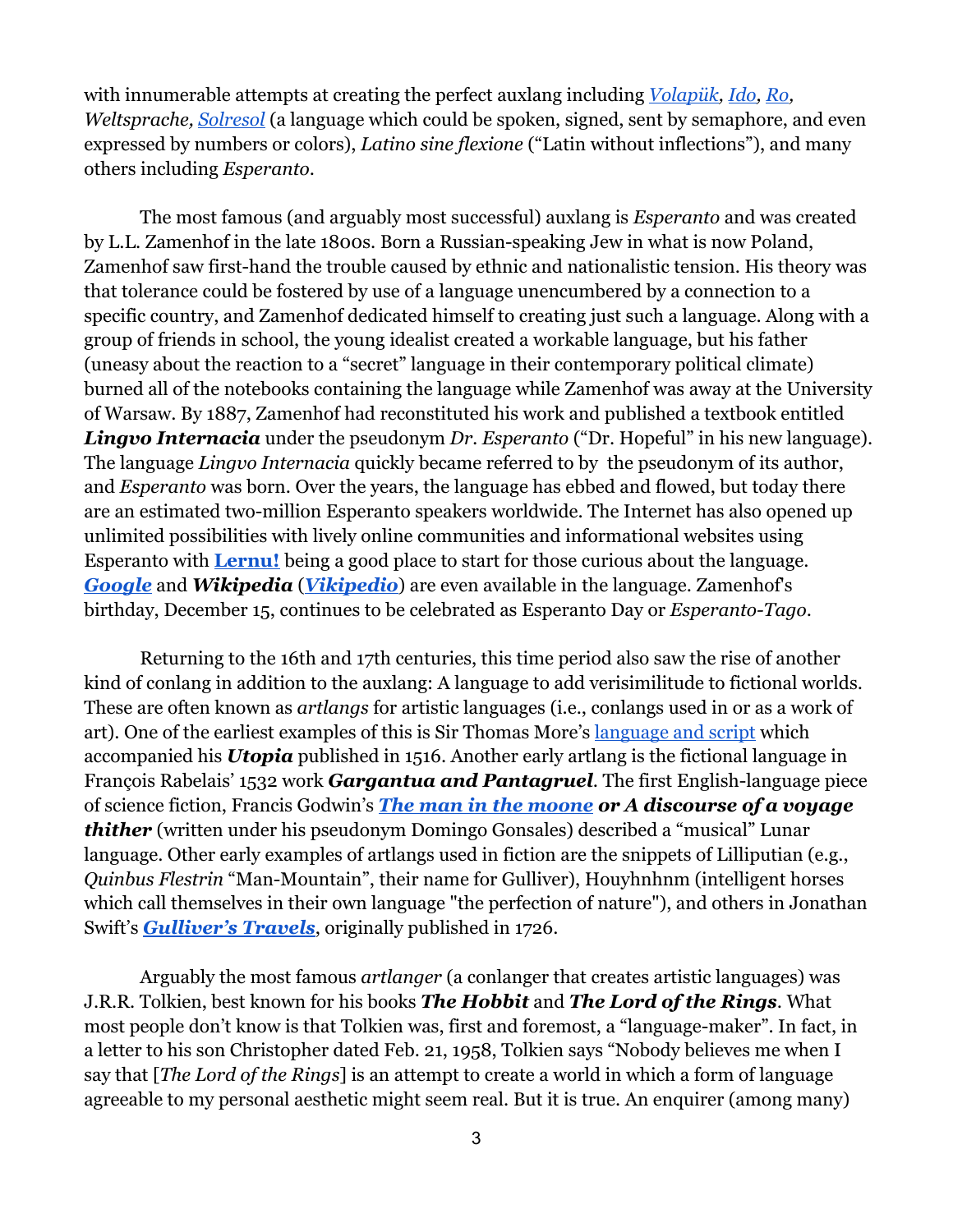asked what the L.R. was all about, and whether it was an allegory. And I said it was an effort to create a situation in which a common greeting would be elen si-'la lu-'menn omentielmo ['A star shines on the hour of our meeting'], and that the phrase long antedated the book." Two of Tolkien's "Elvish" languages, *[Quenya](http://www.google.com/url?q=http%3A%2F%2Ffolk.uib.no%2Fhnohf%2Fquenya.htm&sa=D&sntz=1&usg=AFQjCNHp4jzVHUbyWwB8X6M0xiOXaLpeLA)* and *[Sindarin](http://www.google.com/url?q=http%3A%2F%2Ffolk.uib.no%2Fhnohf%2Fsindarin.htm&sa=D&sntz=1&usg=AFQjCNG9R3oQT7KpyzH_gk4KijnbnDWkNQ)*, are the best-known and came to even more prominence with Peter Jackson's film adaptations of *The Lord of the Rings* released in the early 2000s when Jackson insisted on having dialogue in the films in Tolkien's languages.

As entertainment diversified into new venues like television and film, conlangs began to be utilized in those media as well. The *Star Trek* franchise (which began as a television series in the late 1960s) gave the world one of the most widely-recognized conlangs: *Klingon* (or to use the "native" word for the language: *tlhIngan Hol*). The Klingon language, designed to sound harsh and alien, was created for *Star Trek*'s quintessential warrior alien species by Mark Okrand. Using a few lines in Klingon written by James Doohan ("Scotty" on the original series) for the first *Star Trek* motion picture as his jumping-off point, Okrand created the Klingon for *Star Trek III: The Search for Spock*. The language though took on a life of its when Okrand published several books on the language (including the essential *[Klingon](http://www.google.com/url?q=http%3A%2F%2Fwww.amazon.com%2FKlingon-Dictionary-Star-Trek%2Fdp%2F067174559X&sa=D&sntz=1&usg=AFQjCNFNfW5YHFljrL1ff0XJT9Y11ROKPw)* **[Dictionary](http://www.google.com/url?q=http%3A%2F%2Fwww.amazon.com%2FKlingon-Dictionary-Star-Trek%2Fdp%2F067174559X&sa=D&sntz=1&usg=AFQjCNFNfW5YHFljrL1ff0XJT9Y11ROKPw)**). Fans of the language founded the <u>Klingon [Language](http://www.google.com/url?q=http%3A%2F%2Fwww.kli.org%2F&sa=D&sntz=1&usg=AFQjCNH0SiER387jFyizJyRvjUcheiAorA) Institute</u> (KLI) in 1992. Some of the KLI's most memorable accomplishments are full Klingon translations of Shakespeare plays, the *Epic of Gilgamesh*, and portions of the Bible. The Shakespeare translations came about as a result of a line in *Star Trek VI: The Undiscovered Country* where a character states "You have not experienced Shakespeare until you have read him in the original Klingon." Another character then recites the line *taH pagh taHbe'* "To be or not to be." Members of the KLI took up the challenge of "restoring" Shakespeare to its "original Klingon".

And with Klingon, we arrive at the present-day. Conlangs of all kinds have proliferated, and a vibrant community has grown up thanks to the Internet. There are a number of thriving listservs and discussion boards including **[Conlang-L](http://www.google.com/url?q=http%3A%2F%2Flistserv.brown.edu%2Fconlang.html&sa=D&sntz=1&usg=AFQjCNG22uZqDUezAgd8U3FU9F-L6V4pLw)** (founded in 1991, the oldest conlang-related mailing list), **[Zompist](http://www.google.com/url?q=http%3A%2F%2Fwww.incatena.org%2F&sa=D&sntz=1&usg=AFQjCNHPIonoF0gKkc8brnwR8nRhrPYa_Q) Bulletin Board** (a popular forum for discussing conlangs, conlanging, linguistics, and more), and **[FrathWiki](http://www.google.com/url?q=http%3A%2F%2Fwww.frathwiki.com%2FMain_Page&sa=D&sntz=1&usg=AFQjCNElfNlT9ER29OUQgivHidsBLK68Rg)** (a collaborative wiki collecting conlang-related information). The **[Language](http://www.google.com/url?q=http%3A%2F%2Fconlang.org&sa=D&sntz=1&usg=AFQjCNHawWq3TXEFdnkkB1SW1OgwhppiKw) Creation Society** was founded in 2007 in part to support the **Language Creation Conferences (LCC)**, in-person conferences which allow conlangers to present papers, hold workshops, and share ideas with other conlangers and those curious about language creation.

So, why would someone want to create a language? What motivates conlangers? Two pieces in particular, separated by more than 70 years, lay out a solid case for why people may want to create languages and why this is a legitimate pursuit. The first is an eloquent answer to these questions from an essay written in 1931 by none other than J.R.R. Tolkien himself entitled "A [Secret](http://www.google.com/url?q=http%3A%2F%2Fsmu.edu%2Ftolkien%2Fonline_reader%2FT-ASecretVice.PDF&sa=D&sntz=1&usg=AFQjCNFpukwGXFXNb17O9ij9IS0jvJqrPw) Vice" from the idea that language creation is a solitary effort with practitioners of the art rarely having contact with each other. Tolkien's fascination with language went back to his boyhood in the early 1900s when he mastered Latin and Greek, was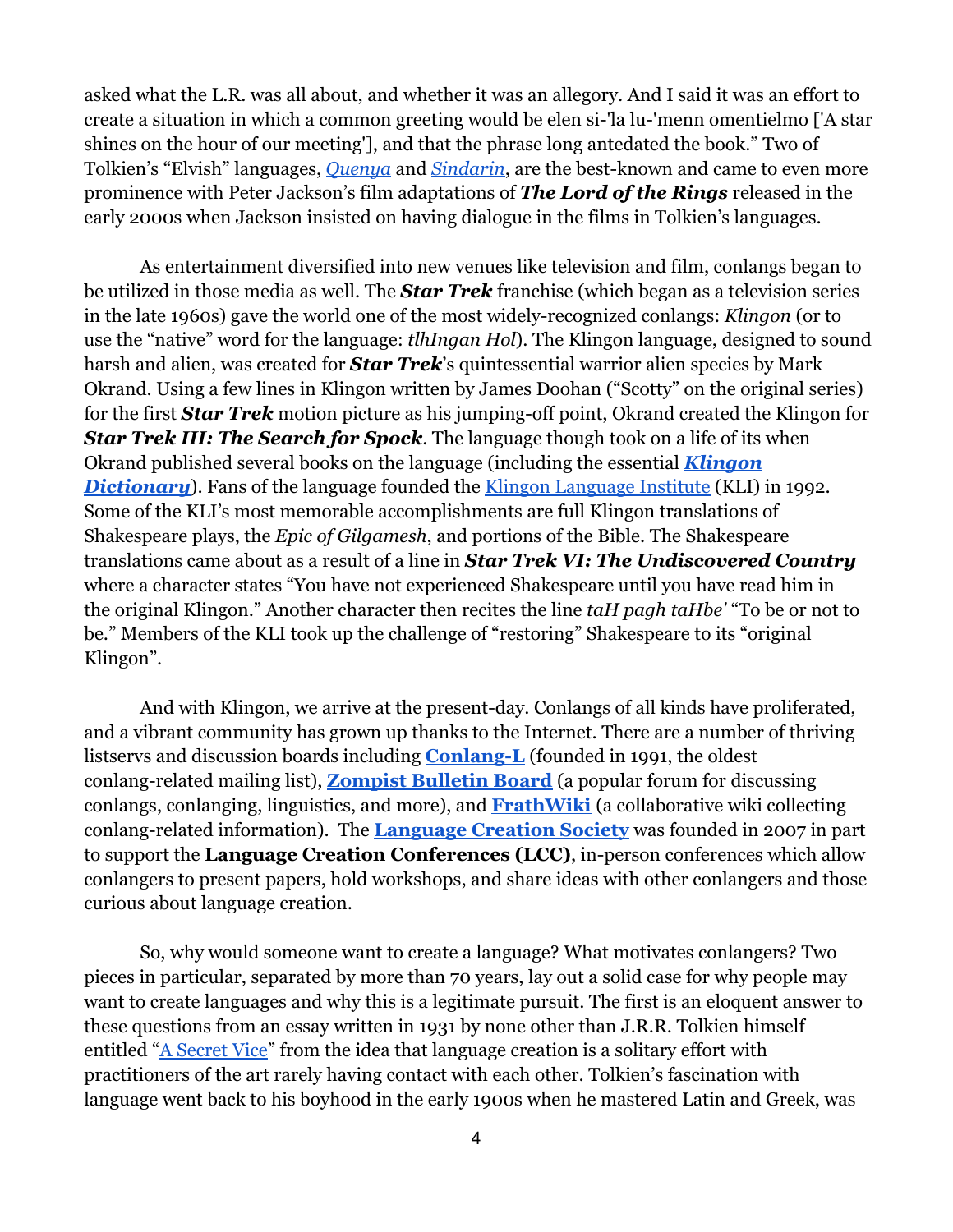passably proficient in Gothic and Finnish, and was already coming up with languages of his own. Tolkien speaks eloquently about the "linguistic faculty" and its importance in language creation: "The linguistic faculty … is more highly developed in others, and may lead not only to polyglots but to poets; to savourers of linguistic flavours, to learners and users of tongues, who take pleasure in the exercise." He goes on to say that the "instinct for 'linguistic invention' - the fitting of notion to oral symbol, and *pleasure in contemplating the new relation established* is rational, and not perverted. In these invented languages the pleasure is more keen than it can be even in learning a new language - keen though it is to some people in that case - because more personal and fresh, more open to experiment of trial and error. And it is capable of developing into an art, with refinement of the construction of the symbol..."

The other much more recent apologia for language creation is entitled The [Conlang](http://www.google.com/url?q=http%3A%2F%2Fdedalvs.com%2Fnotes%2Fmanifesto.php&sa=D&sntz=1&usg=AFQjCNEUqWxRGNUaT8g-fgt43NmUIbWXWQ) [Manifesto](http://www.google.com/url?q=http%3A%2F%2Fdedalvs.com%2Fnotes%2Fmanifesto.php&sa=D&sntz=1&usg=AFQjCNEUqWxRGNUaT8g-fgt43NmUIbWXWQ) written by David J. Peterson. The "Manifesto" began as a [humble](http://www.google.com/url?q=http%3A%2F%2Farchives.conlang.info%2Fce%2Fjusae%2Ftheilvepian.html&sa=D&sntz=1&usg=AFQjCNGmwFxghDv5X_TzyBcBc4Ir9pNN2g) post to the CONLANG-L listserv in January of 2002. Being that Peterson is (like Tolkien) a conlanger, he gives an impassioned defense of the craft even though to him "it seems odd to have to defend language creation." In addition to a well-reasoned argument as to the legitimacy of conlanging, Peterson points out that conlangers appreciate "the multifariousness and beauty of language" and conlanging "allows one to better understand language itself."

With that historical background and defense of the art of conlanging, we can now take a closer look at several language creators and examples of their work. This is only a very, very small fraction of the possible conlangs and conlangers that could be mentioned. Some of the following are well-known in popular culture, others are only encountered on the Internet. A good source for conlangs used in books and movies is The [Conlanger's](http://www.google.com/url?q=http%3A%2F%2Flibrary.conlang.org&sa=D&sntz=1&usg=AFQjCNHOwmtsy26rSURKxbswIPXOHFaP6g) Library. An extensive list of conlangs is available at [FrathWiki](http://www.google.com/url?q=http%3A%2F%2Fwww.frathwiki.com%2FCategory%3AConlangs&sa=D&sntz=1&usg=AFQjCNEaP46X_TAuliXbGqh0OsSYu19Pvw) as well. Those interested in exploring in more depth are encouraged to check out these resources.

David Peterson (mentioned above as the author of "The Conlang Manifesto") is best known for being the creator of Dothraki, spoken on HBO's *Game of Thrones* television series. Arguably one of the most famous pieces of dialogue in Dothraki is the [speech](http://www.youtube.com/watch?v=TsG9R7rFeq8) given by Khal [Drogo](http://www.youtube.com/watch?v=TsG9R7rFeq8) in the seventh episode of season one. Here is an excerpt from that speech (the full transcript can be found on the Learn [Dothraki](http://www.google.com/url?q=http%3A%2F%2Fforum.dothraki.org%2Fhbo-game-of-thrones%2Fdothraki-dialogue-from-the-tv-series%2F&sa=D&sntz=1&usg=AFQjCNGhiMzLOjyrSi8RPntRQA8ScJTstQ) Forum):

*Anha vidrik khalasares anni jim, finaan nakhoe rhaesheser, majin adothrak hrazef ido yomme Havazzhifi Kazga ven et vo khal avvos.*

"I will take my khalasar west to where the world ends and ride wooden horses across the black salt sea as no khal has done before."

In addition to Dothraki, Peterson has created many other [languages](http://www.google.com/url?q=http%3A%2F%2Fdedalvs.conlang.org%2F&sa=D&sntz=1&usg=AFQjCNGjYoaTKi8QchfRvoGOPQr9PiYckA) and also is currently "Alien Language and Culture Consultant" for the Syfy Channel series [Defiance.](http://www.google.com/url?q=http%3A%2F%2Fdefiance.com%2Fen%2F&sa=D&sntz=1&usg=AFQjCNFkZ7aKQMYjm1d8X_CpfY2Zg1O3-w) The two languages that Peterson has created (so far) for that project are Irathient and Castithan which also have their own native scripts.

John Quijada's creation, [Ithkuil,](http://www.google.com/url?q=http%3A%2F%2Fwww.ithkuil.net%2F&sa=D&sntz=1&usg=AFQjCNEFxuBlEm8hGpwiajoLCER57FqM7A) represents a third category of conlang (in addition to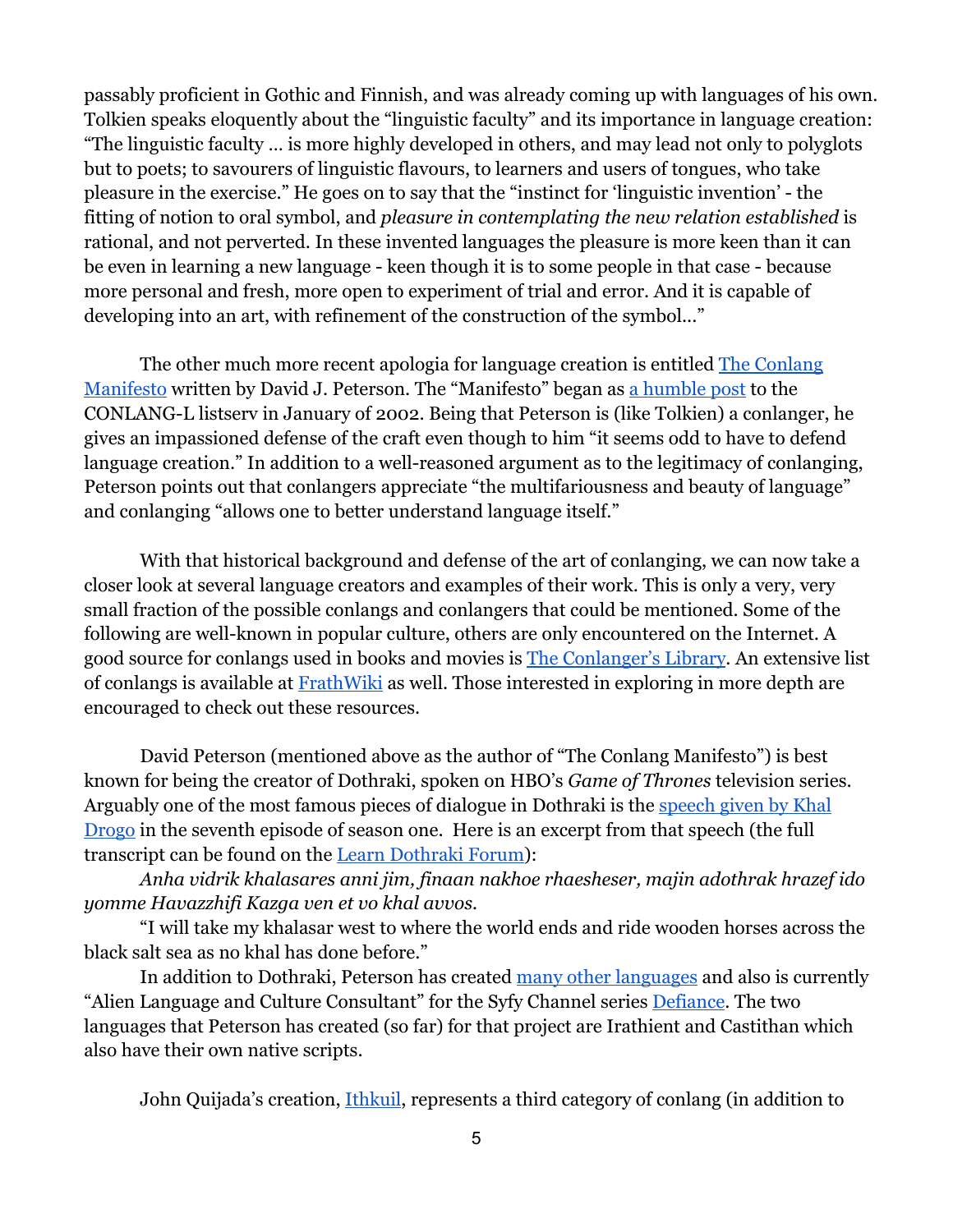artlangs and auxlangs), the engelang or "engineered language" which is engineered or designed with a specific purpose in mind or to test a specific hypothesis about language. "Ithkuil's primary purpose," [according](http://www.google.com/url?q=http%3A%2F%2Fwww.ithkuil.net%2Ffaqs.html&sa=D&sntz=1&usg=AFQjCNFmsB3MjcucORoj4Hi0DSBe-c9rvQ) to Quijada, "is to demonstrate how human language could be used to convey much deeper levels of human cognition and semantic nuance/exactitude than are found in natural human languages." A by-product of this purpose is a more concise language as well. For example, Marcel Duchamp's Nude [Descending](http://www.google.com/url?q=http%3A%2F%2Fwww.ithkuil.net%2Ftexts.html%23duchamp&sa=D&sntz=1&usg=AFQjCNHByE-05kjUaPNcjikr-Jzm5iPz_Q) a Staircase can be described in exacting detail in Ithkuil with only six words:

*Aukkras êqutta ogvëuļa tnou'elkwa pal-lši augwaikštülnàmbu.*

"An imaginary representation of a nude woman in the midst of descending a staircase in a step-by-step series of tightly-integrated ambulatory bodily movements which combine into a three-dimensional wake behind her, forming a timeless, emergent whole to be considered intellectually, emotionally and aesthetically." Quijada and his creation was also featured in an article entitled "Utopian for [Beginners"](http://www.google.com/url?q=http%3A%2F%2Fwww.newyorker.com%2Freporting%2F2012%2F12%2F24%2F121224fa_fact_foer&sa=D&sntz=1&usg=AFQjCNGZO7C3gJu2SYj4w4tNw5emezOajA) written by Joshua Foer for the December 2012 issue *The New Yorker*.

[Kēlen,](http://www.google.com/url?q=http%3A%2F%2Fwww.terjemar.net%2Fkelen.php&sa=D&sntz=1&usg=AFQjCNHPygmHlH6zblqWfikAAOd0GTeEuA) created by Sylvia Sotomayor, is a "verb-less" conlang with [fantastic](http://www.google.com/url?q=http%3A%2F%2Fwww.terjemar.net%2Fwriting.php&sa=D&sntz=1&usg=AFQjCNFXNhr-ENASSvGB54gpZUgfFwBBzA) writing [systems](http://www.google.com/url?q=http%3A%2F%2Fwww.terjemar.net%2Fwriting.php&sa=D&sntz=1&usg=AFQjCNFXNhr-ENASSvGB54gpZUgfFwBBzA) including an elaborate [interlaced](http://www.google.com/url?q=http%3A%2F%2Fwww.terjemar.net%2Flajathin.php&sa=D&sntz=1&usg=AFQjCNHoxKRYpTq1yjmXbWjUuCC6Z15lBw) alphabet. Sotomayor's creation is a blend of engelang (Is it possible to create a language without verbs?) and artlang (with a fictional culture that speaks the language). A [number](http://www.google.com/url?q=http%3A%2F%2Fwww.terjemar.net%2Ftranslations.php&sa=D&sntz=1&usg=AFQjCNHoU2xm8wZAL7-C3qU_lqUWnLRiBw) of texts demonstrating the verb-less-ness of the language are translated at the website dedicated to Kēlen including the fable of the North Wind and the Sun: *se mūrāna masīrien; se malō; iēlte teteñ anþēŋŋeni ien la ma pa antāken anānexa makēñ*: "The north wind. The sun. Once long ago they had an argument over who had the most strength." What appear as verbs in these lines are actually translations of verb-less sentences in Kēlen.

Mark Rosenfelder (aka Zompist) has created an [entire](http://www.google.com/url?q=http%3A%2F%2Fwww.zompist.com%2Fvirtuver.htm&sa=D&sntz=1&usg=AFQjCNGgW9WcSfbTObYhGp8U6_066Is_Ww) world with multiple families of languages. One is Verdurian which looks like this (as excerpted from a Verdurian [newspaper](http://www.google.com/url?q=http%3A%2F%2Fwww.zompist.com%2Fvtexts.htm%23launch&sa=D&sntz=1&usg=AFQjCNFaBvN_aufpSgLz32E_XJC0lB3oSw) [article\)](http://www.google.com/url?q=http%3A%2F%2Fwww.zompist.com%2Fvtexts.htm%23launch&sa=D&sntz=1&usg=AFQjCNFaBvN_aufpSgLz32E_XJC0lB3oSw):

*Alric Dalu miže kalloga soan rëcoran, eglérce so trastoštát nabrei Dorotáďei Müseii, ke befelme so prosizel, er soa řavica er soi zoni facore lië. Soa ana daluy, Tilye saza, cumlädne piro zië, er so tihy medro zië cum soen kallogin er orátin incretre soem uemem beďecië.*

"King Alric addressed those present, commending the excellence of Captain Dorotáď Müsey, the commander of the expedition, and the courage and experience of his crew. Crown Princess Tilye accompanied her father, and her quiet dignity amid the speeches and prayers gladdened the hearts of observers."

Rosenfelder is also the author of the highly-influential Language [Construction](http://www.google.com/url?q=http%3A%2F%2Fwww.zompist.com%2Fkit.html&sa=D&sntz=1&usg=AFQjCNGOx4vOnEKoZ5ZBLTQhbUpnWi6F4w) Kit as well as the moderator of the [Zompist](http://www.google.com/url?q=http%3A%2F%2Fwww.incatena.org%2F&sa=D&sntz=1&usg=AFQjCNHPIonoF0gKkc8brnwR8nRhrPYa_Q) Bulletin Board mentioned above.

So, how does one go about even starting to create a language from scratch? Mark Rosenfelder's Language [Construction](http://www.google.com/url?q=http%3A%2F%2Fwww.zompist.com%2Fkit.html&sa=D&sntz=1&usg=AFQjCNGOx4vOnEKoZ5ZBLTQhbUpnWi6F4w) Kit (LCK) is a great place to start. The Kit goes through the basic process of language creation step-by-step from choosing the sounds one wants to incorporate to creating conlang dialects. But the LCK isn't the only resource or only way to